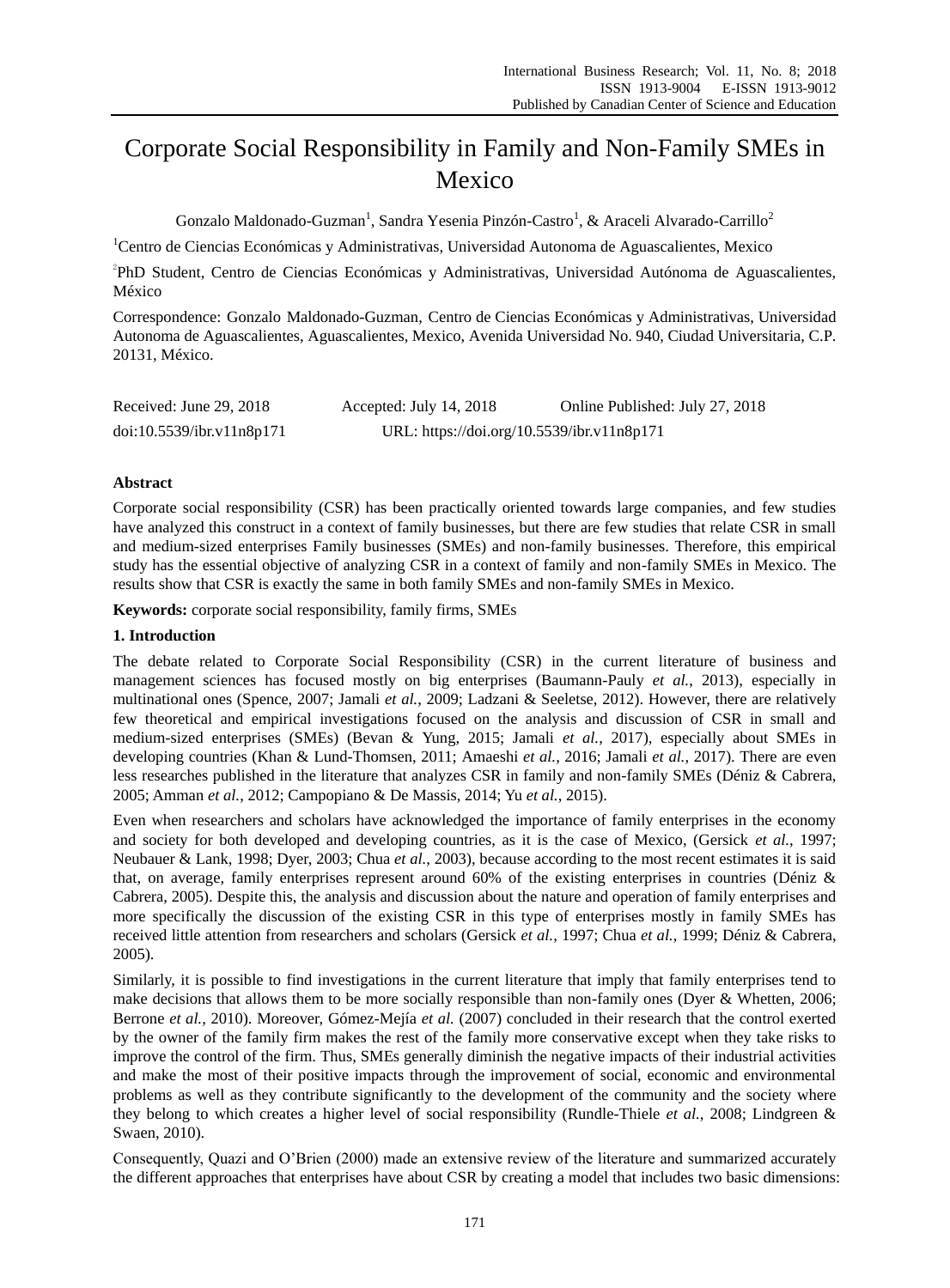the span in which the CSR activities take place and the rank of the results of this social commitment. Nonetheless, this investigation is not conclusive and it is necessary to carry out more empirical researches that provide more evidence of the CSR that SMEs have so this can be integrated to the biggest sector of organizations, that is, small family enterprises (Dyer, 2003). Additionally, it is also needed more research papers that identify and analyze the different types of behaviors that family and non-family firms have (Déniz & Cabrera, 2005), including CSR (Yu *et al.*, 2015).

Within this context, and following the suggestions of Uhlaner and Masuerl (2004), Déniz and Cabrera (2005), Campopiano and De Massis (2014), as well as Yu *et al.* (2015), the main contribution of this empirical research is the analysis and discussion of CSR in family and non-family SMEs, from a country with an emerging economy as it is the case of Mexico. Another contribution of this investigation could be the methodology used since it will apply the model of multi-group structural equations to test the projected theoretical model. The rest of the paper has been organized in the following way: the second section makes a review of the theoretical framework, the previous empirical researches and the establishment of the research hypothesis; the third section presents the methodology, the sample and the variables used; the fourth section analyzes the results obtained and, in the final section, the main conclusions and the discussion of the empirical research are presented

#### **2. Method**

The discussion and analysis of CSR as one of the main business topics has taken place since the beginning of the last century (f.e. Berle, 1931; Dodd, 1932) and now in the present its conceptualization is still a debate (Yu *et al.*, 2015) as there is not a clear consensus among researchers and scholars of a convincing definition although generally most authors consider that the definition must include the "triple bottom line" principles (people, planet and profit) (Yu *et al.*, 2015). In this context, one of the closest definitions to these three principles is the one developed by Aguinis (2011: 855), who defines CSR as a *"specific context of organizational actions and policies that take into account the expectations of suppliers and the social, economic and environmental actions".*

Accordingly, in the literature of business and management sciences, there are several definitions of family firm, but there is not a current consensus about a definition accepted by most researchers and scholars (Amann *et al.*, 2012). However, Villalonga and Amit (2004), as well as Allouche *et al.* (2008), suggested that any definition of family enterprise must include three essential elements: *1)* one or more families will need to have most of the capital; *2)* the family members will need to have most of the control of the enterprise including the distribution of capital, most of the rights to vote in the organization as well as the legal restrictions and, 3) the members of the family will have to be in the administrative positions of the enterprise.

Despite the increase of theoretical and empirical investigations in the last decade, there are relatively few researches that have focused in the analysis of CSR in family firms (Yu *et al.*, 2012; Amman *et al.*, 2012; Yu *et al.*, 2015), and more recently the publication of this topic has increased in family firms (Déniz & Cabrera, 2005; Craig & Dibrell, 2006; Dyer, 2006; Niehm *et al.*, 2008; Huang *et al.*, 2009; Berrone *et al.*, 2010; Bingham *et al.*, 2011; Neubaum *et al.*, 2012; Amann *et al.*, 2012; Block & Wagner, 2014; Van Gils *et al.*, 2014; Yu *et al.*, 2015). It is also common to find in the literature papers that analyze family and non-family enterprises through the return of investments (Anderson & Reeb, 2003), the growth in sales (Daily & Dollinger, 1992; Gallo *et al.*, 2000; Chrisman *et al.*, 2004), the level of satisfaction in the job (Beehr *et al.*, 1997), the innovation (Tanewski *et al.*, 2003) and, more recently, CSR (Deniz & Cabrera, 2005; Dyer & Whetten, 2006).

Moreover, some previous investigations published in the current literature suggest that small family firms can tend more to the implementation of CSR activities (f.e. Uhlaner *et al.*, 2004; Déniz & Cabrera, 2005; Block & Wagner, 2010) since one of the main arguments is that family enterprises have a better understanding of the reputation of the enterprise than those who are non-family organizations (Amann *et al.*, 2012). Consequently, Block and Wagner (2010) compared the different types of owners of small enterprises and concluded that the proprietors of small family firms have a higher reputation about their social responsibility in the communities where they are located.

Furthermore, it can also be found in the literature another explanation that complements the previous one which considers that the long term orientation of these small family enterprises is better when compared with non-family firms (Amann *et al.*, 2012). This long-term orientation refers basically to the main shareholders of the family in the enterprise who have a vision of preserving the ownership of the small family firm through generational inheritance (Abdellatif *et al.*, 2010). Likewise, Le Breton-Miller and Miller (2006) concluded that the long-term orientation allows family enterprises to attain organizational characteristics that are difficult to be imitated or copied by their competitors and at the same time these characteristics allow them to develop policies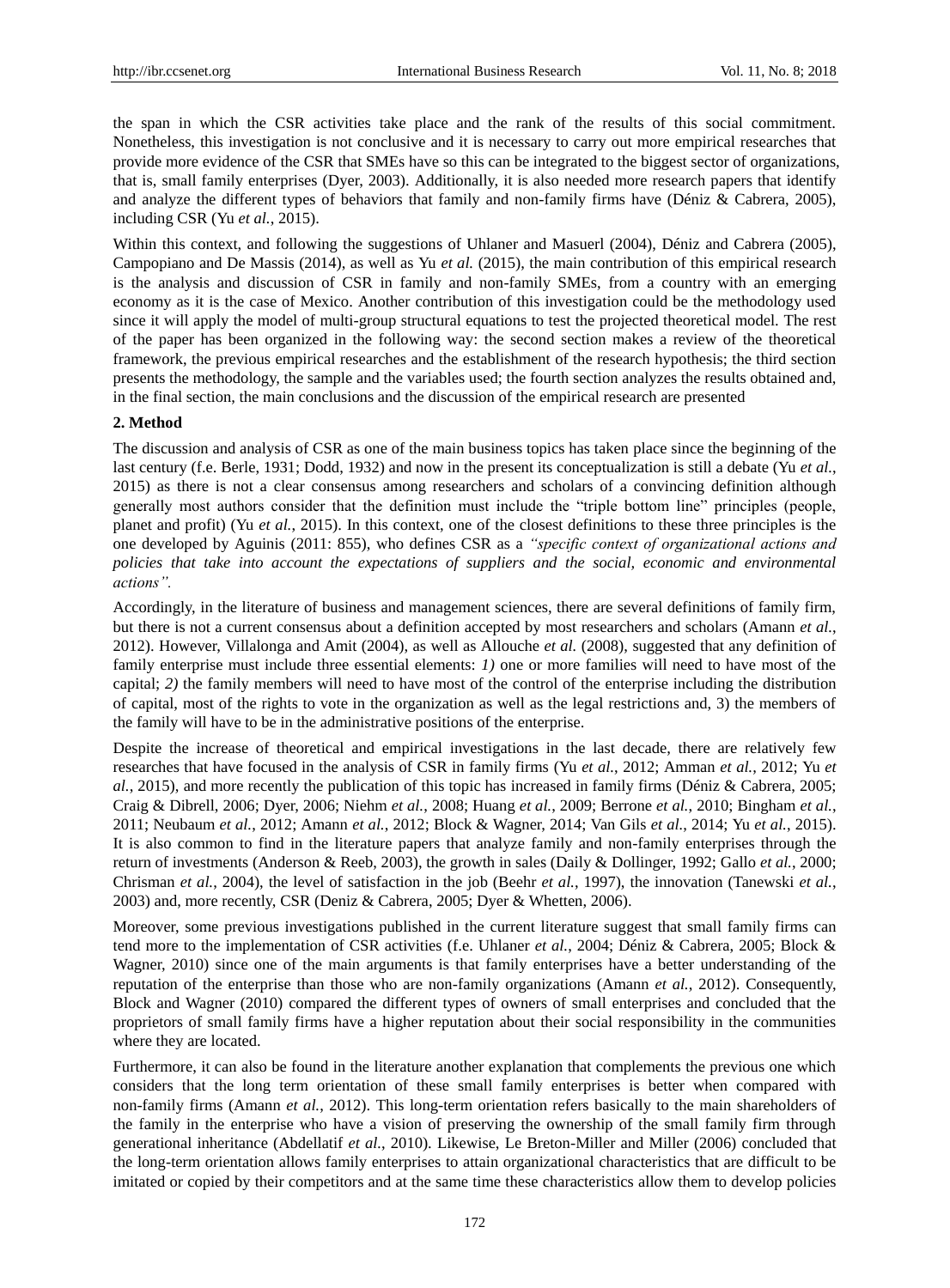for long-term investments in order to improve their corporate image.

In a similar trend, Graafland (2002) considered that most small family enterprises have a positive between value addition in the long term and their corporate image; that is why they are more focused in the implementation of bigger CSR actions than non-family firms. Following a similar reasoning of the long term orientation Block and Wagner (2010) established that family firms that have adopted and implemented a long term orientation usually have a higher relation with their clients and suppliers when compared with non-family enterprises which can often be observed in the significant increase of social responsibility actions that small family organization carry out and, consequently, a higher level of CSR.

Within this idea of long term orientation, small family firms usually protect their employees better, they get more involved in social and philanthropic activities in their communities, they implement management policies of their integrity regarding their business reputation and they respect the family values and traditions of their employees and the community when compared with non-family firms (Donnelly, 1964; Ward, 1987; Leach, 1993; Poza, 1995; Neubauer & Lank, 1998; Miller & Le Breton-Miller, 2003). These special actions and characteristics that small family firms have is not only a source of competitive advantages but it is also the basis of resources, and specific abilities that become difficult for their main competitors to copy and imitate them (Ward, 1999; Habbershon & Williams, 1999; Cabrera *et al.*, 2001; Gnan & Montemerlo, 2002), and producing with this a higher level of CSR (Déniz & Cabrera, 2005).

Similarly, there are other published investigations in the literature that establish that small family firms have a socially responsible behavior that is higher than non-family ones (Amann *et al.*, 2012). Thus, for example, Adams *et al.* (1996) analyzed the ethical behavior of family and non-family firms but their results did not show any significant difference between them. However, theses researchers considered some arguments to differentiate the ethical behavior of family and non-family enterprises by using, for example, the long-term orientation that family firms have (f.e. Dyer, 2003; Zellweger, 2007), which produces not only a higher ethical behavior in family companies over non-family organizations (Long & Mathews, 2011), but also a higher social responsibility in their strategic decisions (Chrisman *et al.*, 2012; Kotlar & De Massis, 2013).

Moreover, the strategies adopted and implemented by family firms are usually associated to their ethical behavior (Donckels & Frohlich, 1991), which allows family companies to be more progressive than non-family organizations in terms of their human resources and in their social responsibility (Aldricht & Langton, 1998; Reid & Adams, 2001; Colombo *et al.*, 2014). Accordingly, Dyer and Whetten (2006) proved that there are no significant differences between family and non-family firms regarding the implementation of support to their employees, the society and the environment but they did find that family companies tend to be more cautious in the social actions that they develop, in the protection of their reputation and validate their social responsibility in the community where they are located when compared with non-family firms.

In this regard, small family firms have more social pressure in the implementation of business actions and activities that ensure a better conservation of the environment (social responsibility) of the area or community where they are located (Yu *et al.*, 2015) since this type of pressure is generally associated with the high level of concentration in the specialization of only one product or service or in the geographic limitation where small family companies work (Berrone *et al.*, 2010). Consequently, it is possible to find in the literature some investigations that have proved that family enterprises tend to adopt and develop innovations that are more well-intentioned with the environment than non-family companies which makes them more socially responsible and better connected with the area or community where they are located (Zellweger & Nason, 2008; Huang *et al.*, 2009).

According to this perspective, small family firms have a higher social commitment to protect and maintain the environment because such commitment does not only reinforce the affective bonds but also keep the socio-emotional richness from both the members of the family enterprise and the community in general (Gómez-Mejía *et al.*, 2007; Berrone *et al.*, 2010; Cennamo *et al.*, 2012). As a result, this perception provides small family firms with access to the different resources of the family (Sirmon & Hitt, 2003; Arregle *et al.*, 2007) facilitating with this the creation and development of a family identity, a bigger emotional capital (Sharma, 2004) and strong family values (Dyer, 2003) creating with this a higher CSR and the implementation of better environmental corporate practices (Cennamo *et al.*, 2012).

Within this perspective, Berrone *et al.* (2010) concluded that the socio-emotional richness of family firms is one of the most solid arguments that explain why families do not only have a better control of the enterprises but they are also more committed with the protection and preservation of the environment than non-family enterprises. Therefore, the socio-emotional richness creates a higher social commitment in small family firms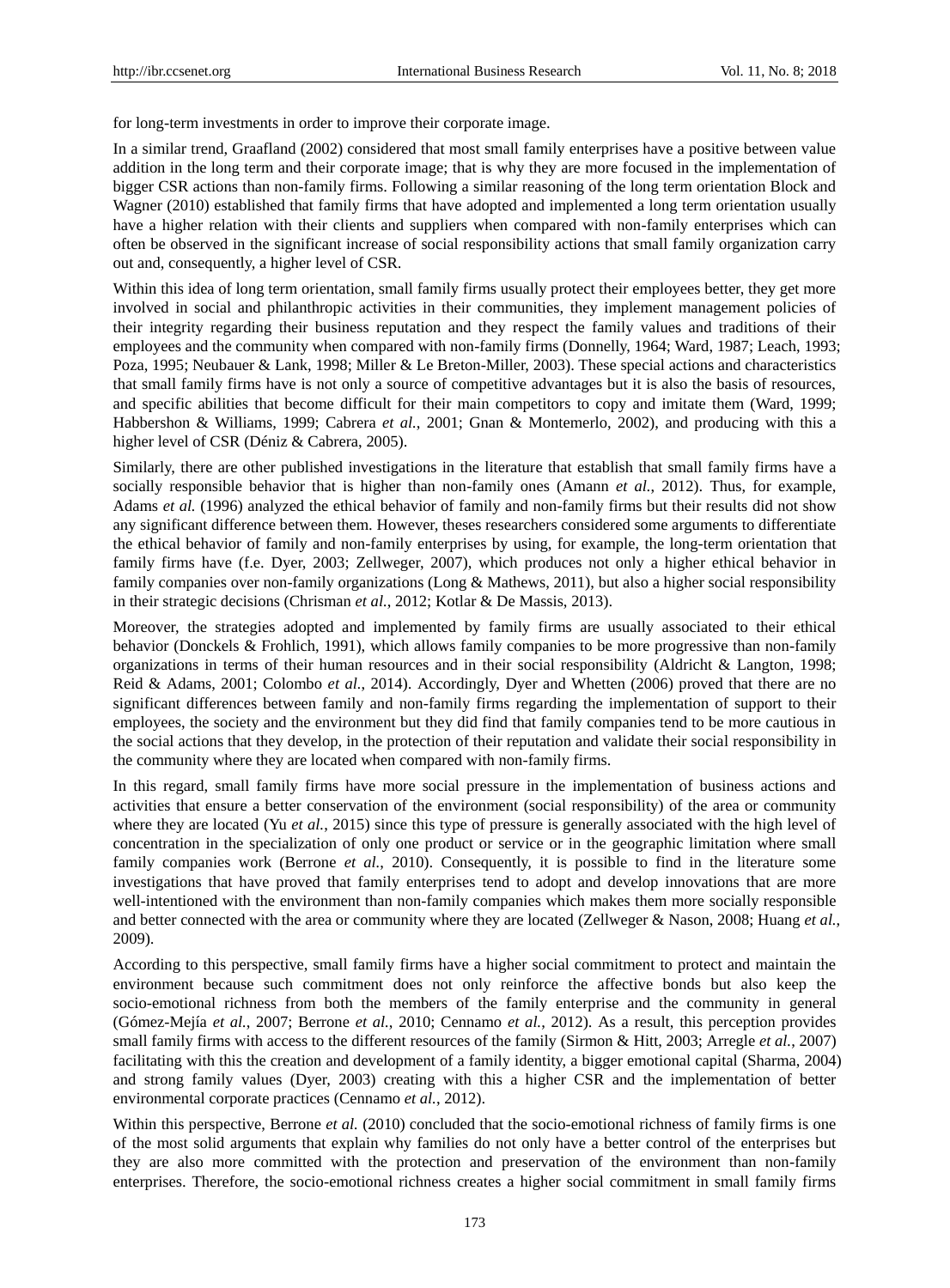(Gómez-Mejía *et al.*, 2007; Berrone *et al.*, 2010) and a significant increase in the level of economic resources of the family enterprise (Gómez-Mejía *et al.*, 2007) and it is one of the essential elements that allow that the behavior of small family enterprises is completely stimulated by the achievement of economic and non-economic goals as it is the case of CSR (Kotlar *et al.*, 2013). Thus, at this point, it is possible to establish the following research hypothesis:

### *H1: Family and non-family SMEs are different in their CSR practices.*

#### *2.1 Sampling Procedures*

In order to answer the research hypothesis stated in this research paper, an empirical investigation was made with a sample of 400 small and medium-sized enterprises from Aguascalientes State (Mexico). For the research it was considered the 2016 business directory of the Sistema de Información Empresarial Mexicano (System of Mexican Business Information, or SIEM) for Aguascalientes State which had 5,194 registered enterprises in December 2016 but for practical purposes the only enterprises considered for this research were the ones that had from five to 250 workers which produced a business directory of 1,261 enterprises. Additionally, the sample was selected randomly with a reliability level of 96% and a sampling error of  $\pm 4.5$ %, which produced a total sample of 400 enterprises. The interviews were made from January to April 2016.

Similarly, the instrument used was a questionnaire, which was applied as a personal interview to managers and/or owners of the 400 selected enterprises. Moreover, from the total of questionnaires obtained, 264 (66%) were considered as family firms and 136 (34%) as non-family companies. Finally, the questionnaire obtained information regarding the characteristics of the enterprises (family and non-family SMEs) as well as the adoption and implementation of socially responsible business activities of SMEs.

#### *2.2 Measures and Covariates*

Accordingly, the scale adapted from the European Union (2001), Bloom and Gundlach (2001), Bigné *et al*. (2005) as well as Alvarado and Schlesinger (2008), was used for the measurement of business social responsibility. They considered that CSR can be measured easily through three dimensions: *social responsibility* (measured by means of a ten-item scale), environmental responsibility (measured by means of a seven-item scale), and economic responsibility (measured by means of a seven-item scale). All the items of the CSR scale are based on a Likert-type scale of five positions from "1 = completely disagree to  $5$  = completely agree" as limits.

Furthermore, the reliability and validity of the CSR scale was evaluated with a Multiple-group Confirmatory Factorial Analysis (MCFA), by using the method of maximum likelihood with the software EQS 6.1 (Bentler, 2005; Brown, 2006; Byrne, 2006). Furthermore, the reliability of the five scales considered in this empirical research was evaluated with two essential indices: Cronbach's alpha and the Composite Reliability Index (CRI) (Bagozzi & Yi, 1988). Additionally, the recommendations made by Chou *et al.* (1991) and by Hu *et al.* (1992), were taken into consideration regarding the correction of statistics of the theoretical model when it is considered that the normalcy of data is present as well as the robust statistics in order to provide a better statistical adjustment of the data (Satorra & Bentler, 1988).

Additionally, the adjustments indices used were the Index of Normalized Adjustment (NFIT), the Index of Not Normalized Adjustment (NNFIT), the Index of Comparative Adjustment (CFI) and the Root Mean Square of Error Approximation (RMSEA) (Bentler & Bonnet, 1980; Byrne, 1989; Bentler, 1990; Hair *et al.*, 1995; Chau, 1997; Heck, 1998). If the NFIT, NNFIT and CFI values are between 0.80 and 0.89 then it can be said that there is a reasonable adjustment of the theoretical model (Segars & Grover, 1993). Conversely, if the average of these three indices is equal or higher than 0.90 then it is an evidence of an excellent adjustment of the theoretical model (Jöreskog & Sörbom, 1986; Byrne, 1989; Papke-Shields et al., 2002). If the RMSEA value is lower than 0.080, it is considered as acceptable (Jöreskog & Sörbom, 1986, Hair *et al.*, 1995).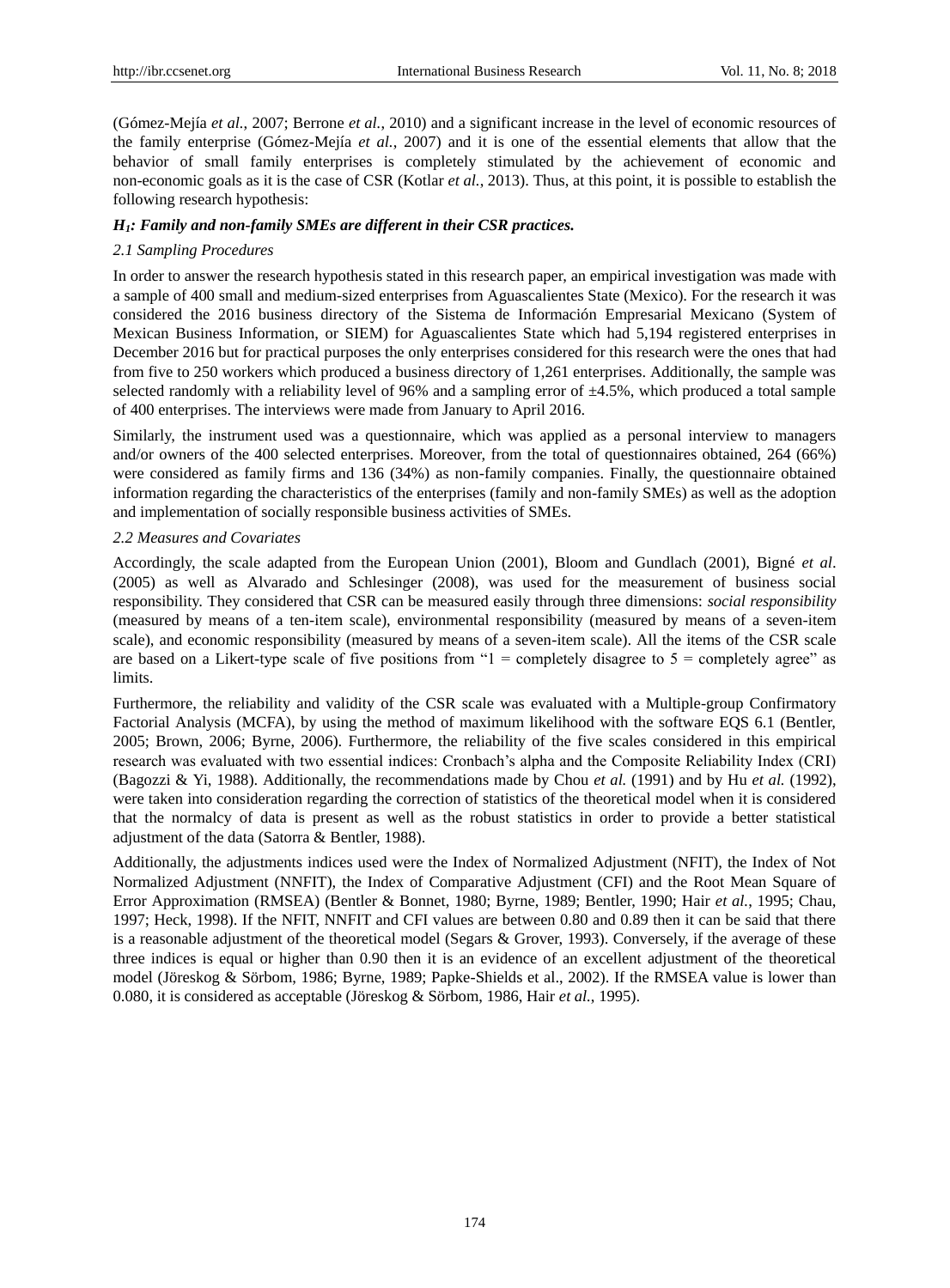| <b>Variable</b>                     | <b>Indicator</b> | <b>Factorial</b><br>Loading | <b>Robust</b><br>t-Value | Cronbach's<br>Alpha | <b>CRI</b> | <b>IVE</b> |
|-------------------------------------|------------------|-----------------------------|--------------------------|---------------------|------------|------------|
|                                     |                  | <b>Family SMEs</b>          |                          |                     |            |            |
|                                     | RSS <sub>2</sub> | $0.642***$                  | $1.000^a$                |                     |            |            |
|                                     | RSS <sub>5</sub> | $0.688***$                  | 9.235                    |                     |            |            |
|                                     | RSS <sub>6</sub> | $0.740***$                  | 10.546                   |                     |            |            |
| Social Responsibility               | RSS7             | $0.810***$                  | 11.120                   | 0.913               | 0.914      | 0.606      |
|                                     | RSS <sub>8</sub> | $0.867***$                  | 11.555                   |                     |            |            |
|                                     | RSS9             | $0.883***$                  | 11.640                   |                     |            |            |
|                                     | <b>RSS10</b>     | $0.788***$                  | 11.003                   |                     |            |            |
|                                     | RSA1             | $0.918***$                  | $1.000^a$                |                     |            |            |
|                                     | RSA3             | $0.718***$                  | 14.577                   |                     |            |            |
| <b>Environmental Responsibility</b> | RSA4             | $0.750***$                  | 15.337                   | 0.915               | 0.916      | 0.636      |
|                                     | RSA5             | $0.792***$                  | 16.192                   |                     |            |            |
|                                     | RSA6             | $0.847***$                  | 17.398                   |                     |            |            |
|                                     | RSA7             | $0.785***$                  | 15.762                   |                     |            |            |
|                                     | RSE <sub>2</sub> | $0.648***$                  | 1.000 <sup>a</sup>       |                     |            |            |
|                                     | RSE4             | $0.654***$                  | 9.300                    |                     |            |            |
| <b>Economic Responsibility</b>      | RSE5             | $0.810***$                  | 10.464                   | 0.859               | 0.860      | 0.555      |
|                                     | RSE <sub>6</sub> | $0.809***$                  | 10.339                   |                     |            |            |
|                                     | RSE7             | $0.788***$                  | 9.682                    |                     |            |            |
|                                     |                  | <b>Non-Family SMEs</b>      |                          |                     |            |            |
|                                     | RSS <sub>2</sub> | $0.642***$                  | $1.000^a$                |                     |            |            |
|                                     | RSS <sub>5</sub> | $0.681***$                  | 9.235                    |                     |            |            |
| Social Responsibility               | RSS6             | $0.691***$                  | 10.546                   |                     | 0.903      | 0.575      |
|                                     | RSS7             | $0.777***$                  | 11.120                   | 0.902               |            |            |
|                                     | RSS8             | $0.857***$                  | 11.555                   |                     |            |            |
|                                     | RSS <sub>9</sub> | $0.866***$                  | 11.640                   |                     |            |            |
|                                     | <b>RSS10</b>     | $0.763***$                  | 11.003                   |                     |            |            |
| <b>Environmental Responsibility</b> | RSA1             | $0.809***$                  | 1.000 <sup>a</sup>       |                     |            |            |
|                                     | RSA3             | $0.735***$                  | 14.577                   | 0.908               | 0.909      | 0.625      |
|                                     | RSA4             | $0.777***$                  | 15.537                   |                     |            |            |
|                                     | RSA5             | $0.803***$                  | 16.192                   |                     |            |            |
|                                     | RSA6             | $0.854***$                  | 17.398                   |                     |            |            |
|                                     | RSA7             | $0.761***$                  | 15.762                   |                     |            |            |
| <b>Economic Responsibility</b>      | RSE <sub>2</sub> | $0.615***$                  | $1.000^a$                |                     |            |            |
|                                     | RSE4             | $0.628***$                  | 9.300                    |                     |            |            |
|                                     | RSE5             | $0.831***$                  | 10.464                   | 0.862<br>0.863      |            | 0.562      |
|                                     | RSE <sub>6</sub> | $0.854***$                  | 10.739                   |                     |            |            |
|                                     | RSE7             | $0.786***$                  | 15.762                   |                     |            |            |

#### Table 1. Internal consistency and convergent validity of the theoretical model

*S-BX<sup>2</sup>* (df = 276) = 426.525; p < 0.000; NFI = 0.882; NNFI = 0.899; CFI = 0.929; RMSEA = 0.052

 $a<sup>a</sup>$  = Parameters limited to that value in the identification process

 $*** = p < 0.01$ 

The results of the MCFA are presented in Table 1 and they suggest that the theoretical model of business social responsibility has a good adjustment  $(S-BX^2 = 426.525; df = 276; p = 0.000; NFI = 0.882; NNFI = 0.899; CFI =$ 0.929; *RMSEA* = 0.052). All the items of the related factors are significant ( $p < 0.001$ ), the size of all the standardized factorial loads are higher than 0.60 as recommended by Bagozzi and Yi, 1988; Cronbach's alpha and the CRI have a value higher than 0.70 and the variance extracted index (VEI) has a value higher than 0.50 (Fornell & Larcker, 1981). These values indicate that there is enough evidence of reliability and convergent validity, which justifies the internal reliability of the CSR scale used (Nunally & Bernstein, 1994; Hair *et al.*, 1995).

Likewise, a reliability interval test was carried out in order to evaluate the discriminant validity of the CSR model, for both family and non-family firms proposed by Anderson and Gerbing (1988). It establishes that with an interval of 95% of reliability none of the individual latent elements of the matrix of correlation must have a value of 1.0 for both family and non-family SMEs. Therefore, based on the results obtained (with the same results for family and non-family firms) from this test, it can be concluded that that both measurements provide enough evidence of discriminant validity of the theoretical model. These results can be observed in detail in Table 2.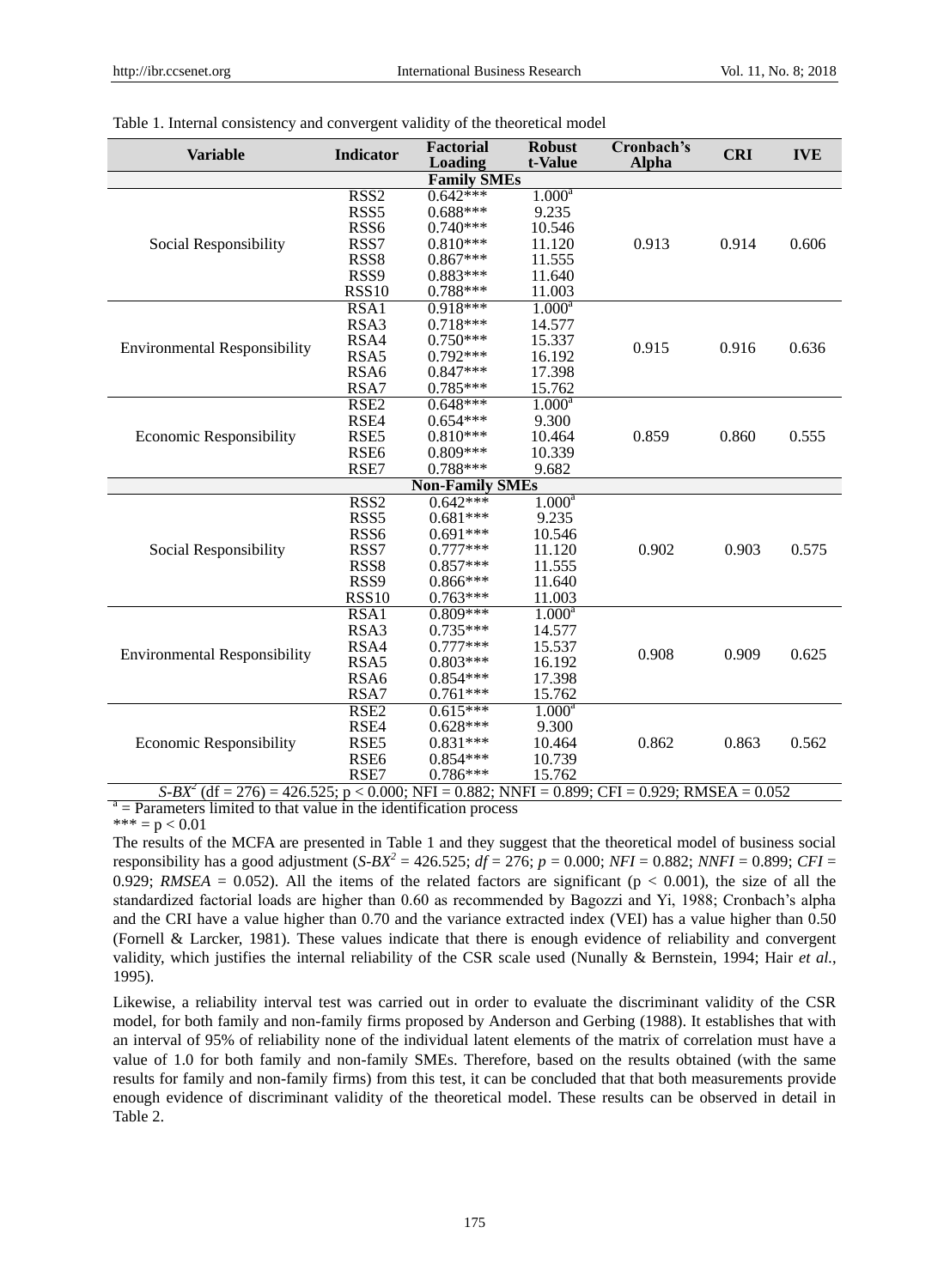Table 2. Discriminant validity of the theoretical model

| Variables                           | <b>Social Responsibility</b>               | <b>Environmental</b><br><b>Responsibility</b> | <b>Economic Responsibility</b>                    |  |
|-------------------------------------|--------------------------------------------|-----------------------------------------------|---------------------------------------------------|--|
| <b>Social Responsibility</b>        |                                            | 0.427<br>0.256<br>$\overline{\phantom{0}}$    | 0.293<br>0.385<br>$\hspace{0.1mm}-\hspace{0.1mm}$ |  |
| <b>Environmental Responsibility</b> | $0.256 - 0.427$                            |                                               | 0.268<br>0.404<br>$\overline{\phantom{0}}$        |  |
| <b>Economic Responsibility</b>      | 0.293<br>0.385<br>$\overline{\phantom{a}}$ | 0.268<br>0.404                                |                                                   |  |

Above the diagonal the estimated correlation of factors is presented with 95% confidence interval of the Family SMEs. Below diagonal, the estimated correlation of factors is presented with 95% confidence interval of the Non-Family SMEs.

#### **3. Results**

In order to prove the hypothesis presented in this empirical research, a structural equations model (SEM) with software EQS 6.1 was applied (Bentler, 2005; Byrne, 2006; Brown, 2006). In it, the nomological validity of the theoretical model of CSR was examined through the Chi-square test, which compared the results obtained between the theoretical model of CSR and the measurement model of CSR. Such results indicate that the differences between both models are not significant which can offer an explanation of the relationships observed among the latent constructs (Anderson & Gerbing, 1988; Hatcher, 1994). Figures 1 and 2 show a path analysis of these results for both family and non-family SMEs.



Figure 1. Results of the structural equation model of Family SMEs



Figure 2. Results of the structural equation model of Non-Family SMEs

As it can be seen in Figures 1 and 2, small family firms have better results in the implementation of CSR activities (0.642; 0.818; 0.563), than small non-family firms (0.527; 0.619; 0.398), which can validate the hypothesis established about the existence of differences in CSR activities between family and non-family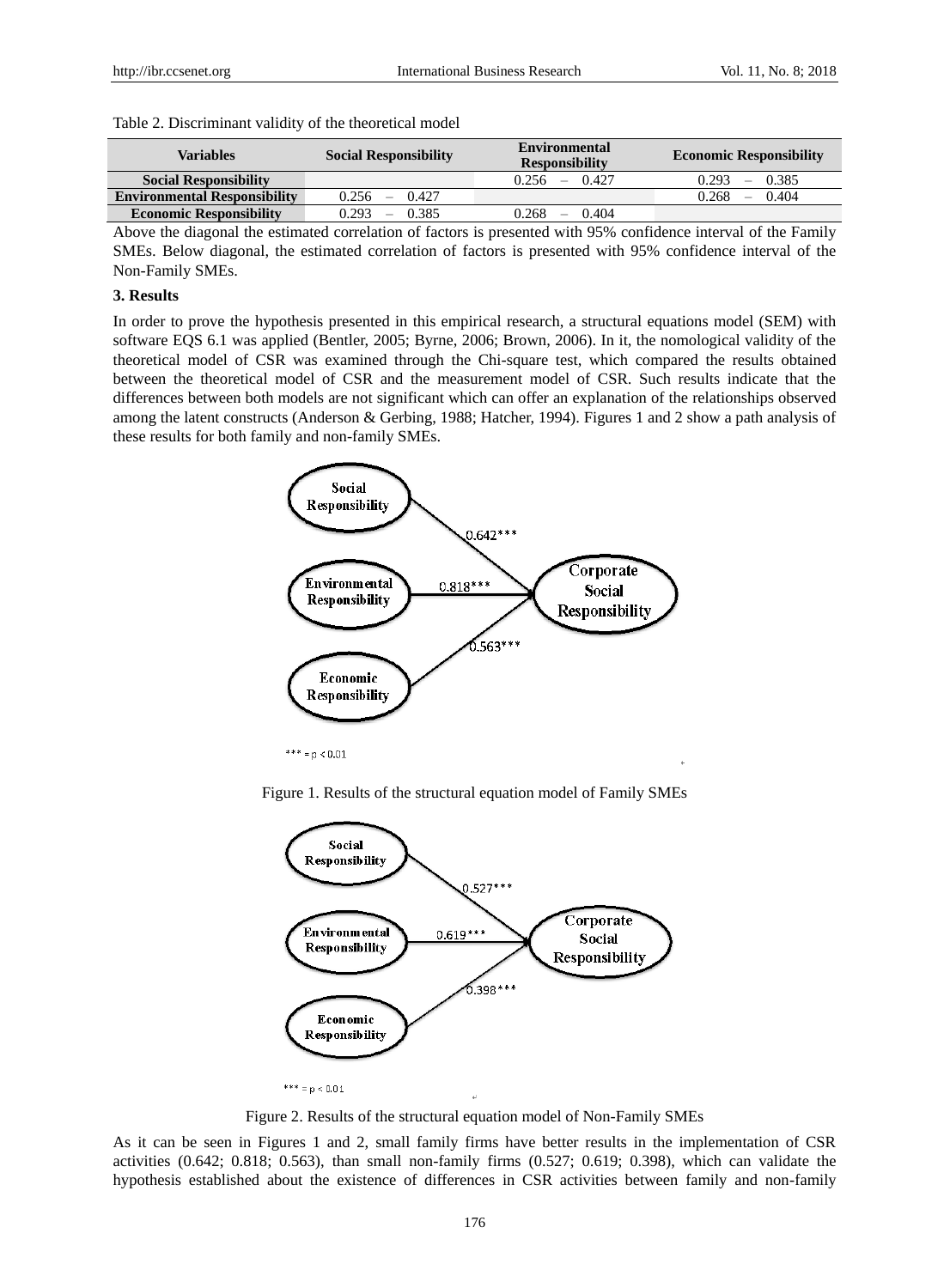enterprises. Accordingly, both family and non-family firms develop more activities of environmental responsibility followed by social and economic responsibility but then again family organizations have better results. Thus, it is possible to conclude that the results obtained show that small family firms have better results of the adoption and implementation of CSR activities than small non-family firms and that the environmental responsibility is the most developed activity in both types of enterprise.

#### **4. Discussion**

The results obtained in this empirical research can conclude three main aspects. Firstly, the adoption and implementation of social activities carried out by family SMEs in communities or regions where they are located produce a higher level of social responsibility when compared with non-family SMEs. For this reason, the philanthropic activities carried out for family and non-family firms have a positive impact in the organization's image as a whole although non-family SMEs have a lower level of impact in their CSR. This can make that consumers and clients of products and services prefer the acquisition of the products or services from family SMEs instead of the ones from their main competitors.

Secondly, it is also possible to conclude that SMEs which carry out social activities regarding the protection of the environment have a bigger CSR impact than the activities implemented by non-family SMEs but the society of the communities or areas where they are located both family and non-family firms perceive that this type of enterprises promote significantly the protection of the environment of their community or are. Consequently, the development of the activities carried out by both family and non-family SMEs that promote the protection of the environment usually produce an acknowledgement not only as socially responsible SMEs but also as enterprises with a higher degree of acceptation of their products or services from consumers and clients both current and potential.

Finally, it is also possible to state that the economic activities implemented for both family and non-family SMEs have a smaller impact in CSR even when the results show that family SMEs carry out better economic support activities for their workers and the area or community where they are located this type of enterprise. Thus, the actions of economic support and improvement of the quality of life for the workers of both family and non-family SMEs and the society as a whole are appreciated by the people of the community or area although with a different emphasis from the social and environmental actions but this also gives them a higher level of social responsibility to family SMEs and a lower level to non-family SMEs

Similarly, the results obtained and the conclusions achieved also have different implications for both executives as well as family and non-family SMEs. Thus, a first implication could be that family firms usually have social values which are very similar to the ones of the society in the communities or areas where they are located since most workers and employees come from these places and even the very same family that owns the enterprise live in the same community or area which makes them known and respected families by the society as a whole. This creates a higher acknowledgement as enterprises that are socially responsible. Nonetheless, this does not happen with non-family SMEs which settle in industrial parks and they do not have values, similar organizations to the society in the communities or areas where they are located, not even the executives have ties with the society.

A second implication may be that the owners of family SMEs usually support economically to the development of social activities that highlight and promote religious and/or civic traditions of the communities or areas where they are located. This allows them not only to be recognized as an essential part for the growth and economic and social development of the area or community but also as socially responsible enterprises. The opposite thing happens to non-family SMEs, since generally the social traditions of the area or community where they are located are not part of their organizational culture and they do not sponsor their development. This avoids them from getting a similar rank of family SMEs, that is, they are not considered as socially responsible.

A third implication could be that family SMEs also usually have a good social reputation, not only for the production of products or services required by society, since generally this type of enterprises have a local or regional market, but they also contribute regularly with economic resources for the support and preservation of the environment of the community or area where they are located which allows them to be considered as socially responsible enterprises. On the other hand, non-family SMEs normally do not get involved in activities for the care and preservation of the environment of the area or community where they are located, they do not even provide economic elements for the preservation of natural resources which could be one of the main reasons to not consider them as socially responsible at the same level of family SMEs.

Finally, a fourth implication could be that family SMEs usually carry out philanthropic activities to benefit the society of the communities or areas where they are located since the values of the society are an essential part of the values and the culture of the very family organization. When they settle down, normally next to hospitals,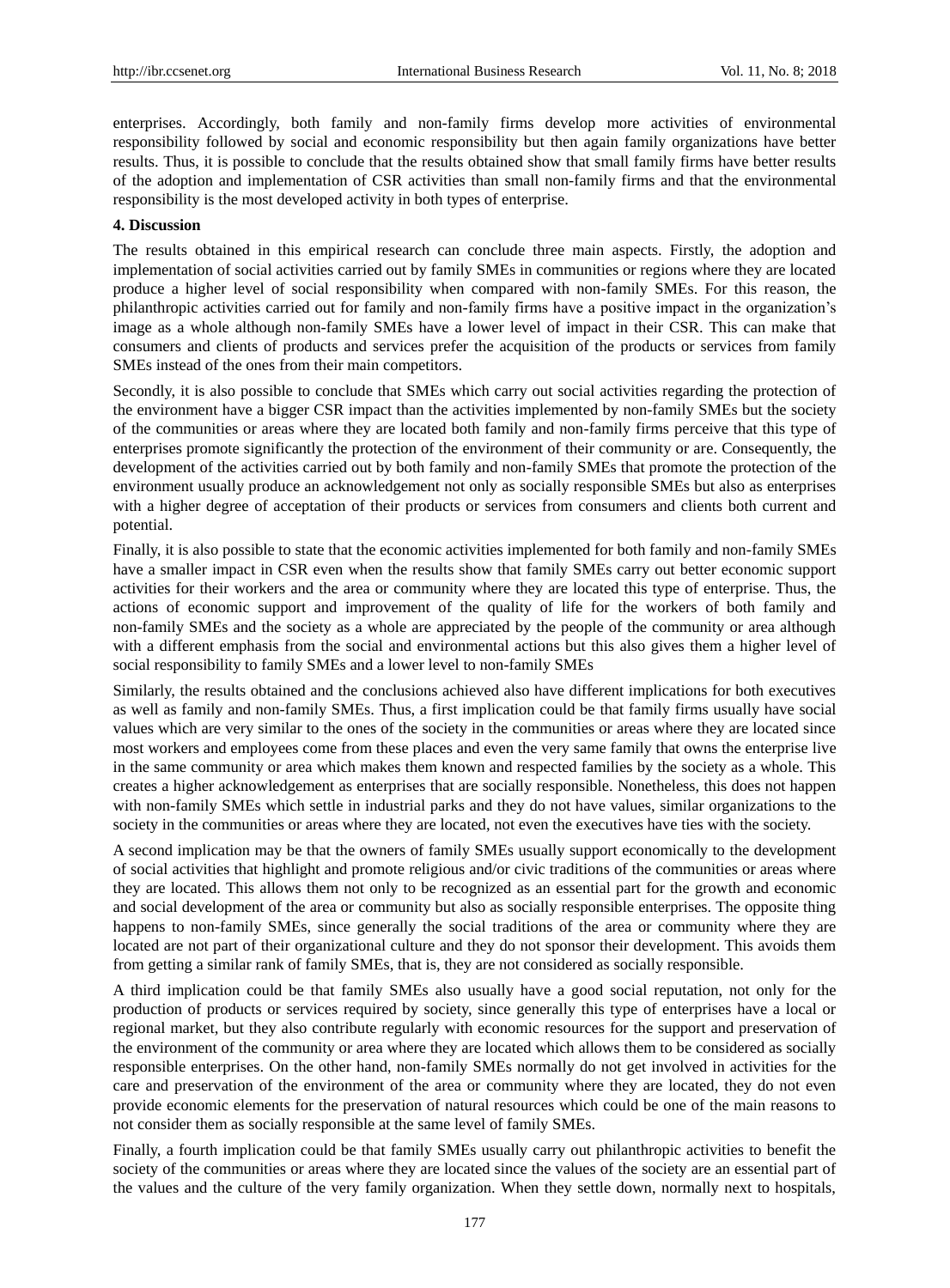schools and churches, these institutions ask for in-kind contributions or economic support for the development of their activities, which creates a big acknowledgement as enterprises that are socially responsible. However, non-family SMEs do not normally do this type of philanthropic contributions or get involved in the social activities of the community or area where they are located. This could be one of the main reasons that the members of a society do not consider them as socially responsible enterprises and they do not have a similar image to those that are family SMEs.

Additionally, this empirical research also has different limitations that are necessary to present. The first one is related to the use of the scale for the measurement corporate social responsibility of family and non-family SMEs since only three factors or dimensions were considered: social, economic and environmental responsibility. Future investigations will need to consider other factors or dimension in order to prove the results obtained. A second limitation could be the collection of information since the only variables considered for the measurement of corporate social responsibility of family and non-family SMEs were qualitative variables. Further researches will have to consider the incorporation of quantitative or hard data variables in order to check if the results obtained are the same as the ones of this research paper.

A third limitation could be the instrument to collect information that was applied only to managers and/or owners of family and non-family SMEs. Consequently, the results obtained in this research paper can change considerably if a different population is considered. Further investigations will need the implementation of an instrument to collect information of clients and consumers, for example, of family and non-family SMEs to verify the results obtained. A fourth limitation could also be that for practical purposes of this empirical research the only enterprises considered were the ones that had between five and 250 workers so in future studies it will be important to consider enterprises that have less than five workers as they represent a little over 50% of enterprises in Mexico in order to verify the results obtained in this research paper.

Finally, a fifth limitation could be that a high percentage of family and non-family SMEs that were interviewed considered that the information requested was classified as confidential so the data provided by family and non-family firms may not necessarily reflect the reality of corporate socially responsible activities that are carried out by this type of enterprises. Further investigations will have to consider the direct participation of business committees or associations to avoid as much as possible the falsehood of the information requested from both family and non-family enterprises.

#### **References**

- Abdellatif, M., Amann, B., & Jaussaud, J. (2010). Family versus non-family business: A comparison of international strategies. *Journal of Family Business Strategy*, *1*(2), 108-116. https://doi.org/10.1016/j.jfbs.2010.04.004
- Adams, J., Taschian, A., & Shore, T. (1996). Ethics in family and non-family owned firms: An exploratory study. *Family Business Review*, *9*(2), 157-170. https://doi.org/10.1111/j.1741-6248.1996.00157.x
- Aguinis, H. (2011). Organizational responsibility: Doing good and doing well. In S. Zedeck (Ed.), *APA Handbook of Industrial and Organizational.* Washington, DC: American Psychological Association. https://doi.org/10.1037/12171-024
- Aldrich, H. E., & Langton, N. (1998). Human resource management and organizational life cycles. In P. Reynolds, *et al.* (Eds.), *Frontiers of Entrepreneurship Research*. Babson Park, MA: Babson College, Center for Entrepreneurial Studies.
- Allouche, J., Amann, B., Jaussaud, J., & Kurashina, T. (2008). The impact of family control on the performance and financial characteristics of family versus non-family businesses in Japan: A matched-pair investigation. *Family Business Review*, *21*(4), 315-329. https://doi.org/10.1177/08944865080210040104
- Alvarado, H., & Schlesinger, M. (2008). Dimensionalidad de la responsabilidad social empresarial percibida y sus efectos sobre la imagen y la reputación: Una aproximación desde el modelo de Carroll. *Estudios Gerenciales, 24*(108), 37-59. https://doi.org/10.1016/S0123-5923(08)70043-3
- Amaeshi, K., Adegbite, E., Ogbechie, C., Idemudia, U., Seny, K. A., Issa, M., & Anakwue, O. I. J. (2016). Corporate social responsibility in SMEs: A shift from philanthropy to institutional works. *Journal of Business Ethics*, *138*(1), 384-400. https://doi.org/10.1007/s10551-015-2633-1
- Amann, B., Jaussaud, J., & Mart nez, I. (2012). Corporate social responsibility in Japan: Family and non-family business differences and determinants. *Asian Business Management*, *11*(3), 329-345. https://doi.org/10.1057/abm.2012.6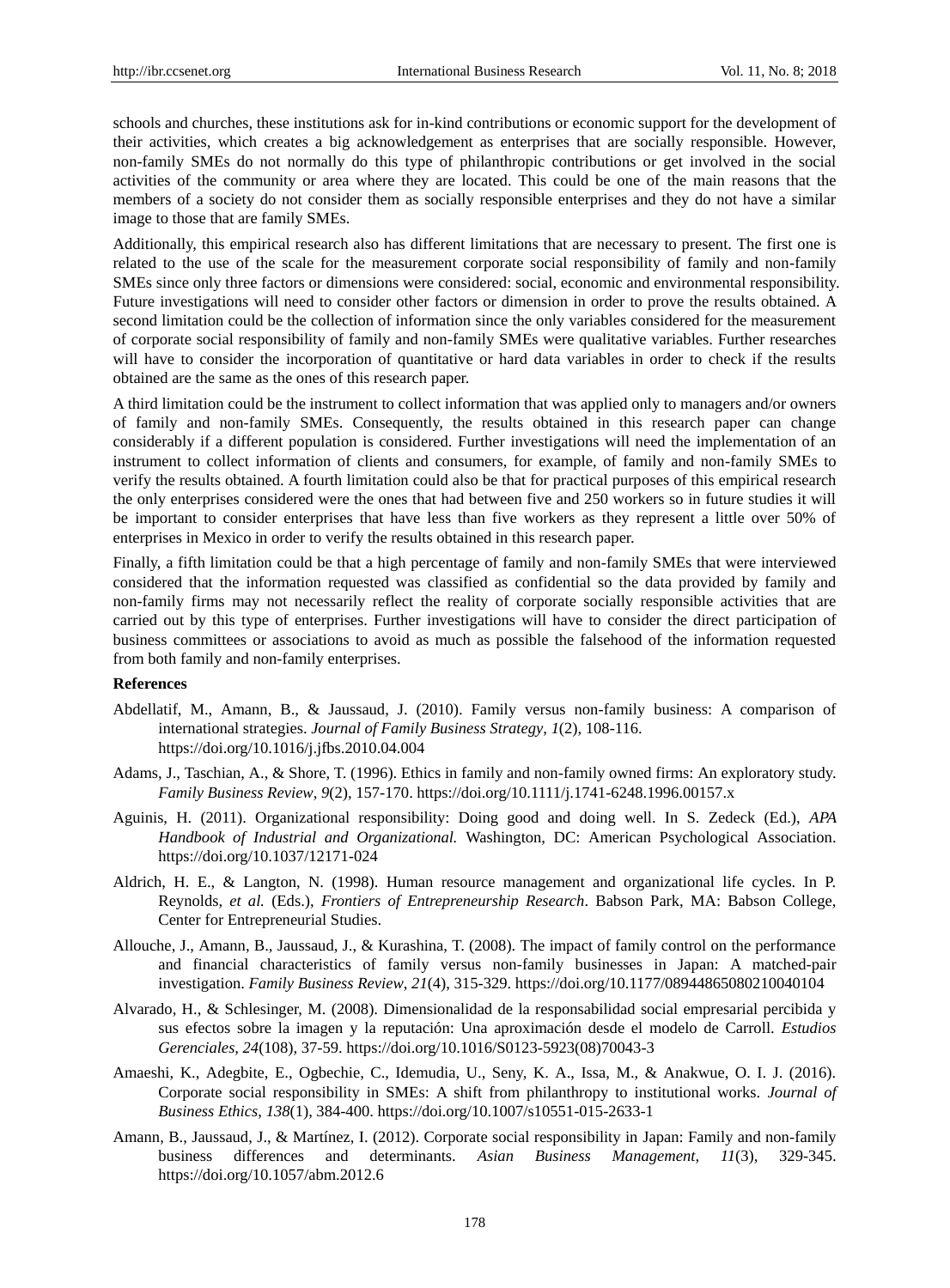- Anderson, J., & Gerbing, D. (1988). Structural equation modeling in practice: a review and recommended two-step approach. *Psychological Bulletin*, *13,* 411-423. https://doi.org/10.1037/0033-2909.103.3.411
- Anderson, R. C., & Reeb, D. M. (2003). Founding-family ownership and firm performance: Evidence from the S&P 500. *Journal of Finance*, *58*(3), 1301-1328. https://doi.org/10.1111/1540-6261.00567
- Arregle, J. L., Hitt, M. A., Sirmon, D. G., & Very, P. (2007). The development of organizational social capital: Attributes of family firms. *Journal of Management Studies*, *44*(1), 73-95. https://doi.org/10.1111/j.1467-6486.2007.00665.x
- Bagozzi, R. P., & Yi, Y. (1988). On the evaluation of structural equation models. *Journal of the Academy of Marketing Science*, *16*(1), 74-94. https://doi.org/10.1007/BF02723327
- Baumann-Pauly, D., Wickert, C., Spence, L. J., & Scherer, G. (2013). Organizing corporate social responsibility in small and large firms: Size matters. *Journal of Business Ethics*, *115*(1), 693-705. https://doi.org/10.1007/s10551-013-1827-7
- Beehr, T., Drexler, J. A., & Faulkner, S. (1997). Working in small firms' business: Empirical comparisons to non-family business. *Journal of Organizational Behavior*, *18*(3), 297-312. https://doi.org/10.1002/(SICI)1099-1379(199705)18:3<297::AID-JOB805>3.0.CO;2-D
- Bentler, P. M. (1990). Comparative fit indexes in structural models. *Psychological Bulletin*, *107*(2), 238-246.
- Bentler, P. M. (2005). *EQS 6 structural equations program manual*. Encino, CA: Multivariate Software.
- Bentler, P. M., & Bonnet, D. (1980). Significance tests and goodness of fit in analysis of covariance structures. *Psychological Bulletin*, *88*(3), 588-606. https://doi.org/10.1037/0033-2909.88.3.588
- Berle, A. A. (1931). Corporate powers as powers in trust. *Harvard Law Review*, *44*(7), 1049-1074. https://doi.org/10.2307/1331341
- Berrone, P., Cruz, C., Gómez-Mejía, L. R., & Larraza-Kintata, M. (2010). Social-emotional wealth and corporate response to institutional pressures: Do family-controlled firms pollute less? *Administrative Science Quarterly*, *55*(1), 82-113. https://doi.org/10.2189/asqu.2010.55.1.82
- Bevan, E. A. M., & Yung, P. (2015). Implementation of corporate social responsibility in Australian construction<br>SMEs. Engineering Construction and Architectural Management, 22(3), 295-311. SMEs. *Engineering Construction and Architectural Management*, *22*(3), 295-311. https://doi.org/10.1108/ECAM-05-2014-0071
- Bigné, E., Andreu, L., & Sanchez, G, I. (2005). Investigación en marketing turístico: Un análisis de las publicaciones en el período 1995-2003. *XV Jornadas Hispano-Lusas de Gestión Científica*, Sevilla.
- Bingham, J. B., Dyer, W. G., Smith, I., & Adams, G. L. (2011). A stakeholder identity orientation approach to corporate social performance in family firms. *Journal of Business Ethics*, *99*(4), 565-585. https://doi.org/10.1007/s10551-010-0669-9
- Block, J. H., & Wagner, M. (2014). The effect of family ownership on different dimensions of corporate social responsibility: Evidence from large US firms. *Business Strategy and the Environment*, *23*(7), 475-492. https://doi.org/10.1002/bse.1798
- Bloom, P., & Gundlach, G. (2001). *Handbook of marketing and society*. Thousand Oaks, CA: Sage Publications. https://doi.org/10.4135/9781452204765
- Brown, T. (2006). *Confirmatory factor analysis for applied research*. New York, NY: The Guilford Press.
- Byrne, B. (2006). *Structural equation modeling with EQS, basic concepts, applications, and programming.* 2th Edition, London: LEA Publishers.
- Byrne, B. M. (1989), *A Primer of LISREL: Basic applications and programming for confirmatory factor analysis analytic models*. New York, NY: Springer. https://doi.org/10.1007/978-1-4613-8885-2
- Cabrera, M. K., De Saá, P., & García, D. J. (2001). The succession process from a resource and knowledge based view of the family firms. *Family Business Review*, *14,* 37-47. https://doi.org/10.1111/j.1741-6248.2001.00037.x
- Campopiano, G., & De Massis, A. (2015). Corporate social responsibility reporting: A content analysis in family and non-family firms. *Journal of Business Ethics*, *129*(1), 511-534. https://doi.org/10.1007/s10551-014-2174-z
- Cennamo, C., Berrone, P., Cruz, C., & Gómez-Mejía, L. R. (2012). Socio-emotional wealth and proactive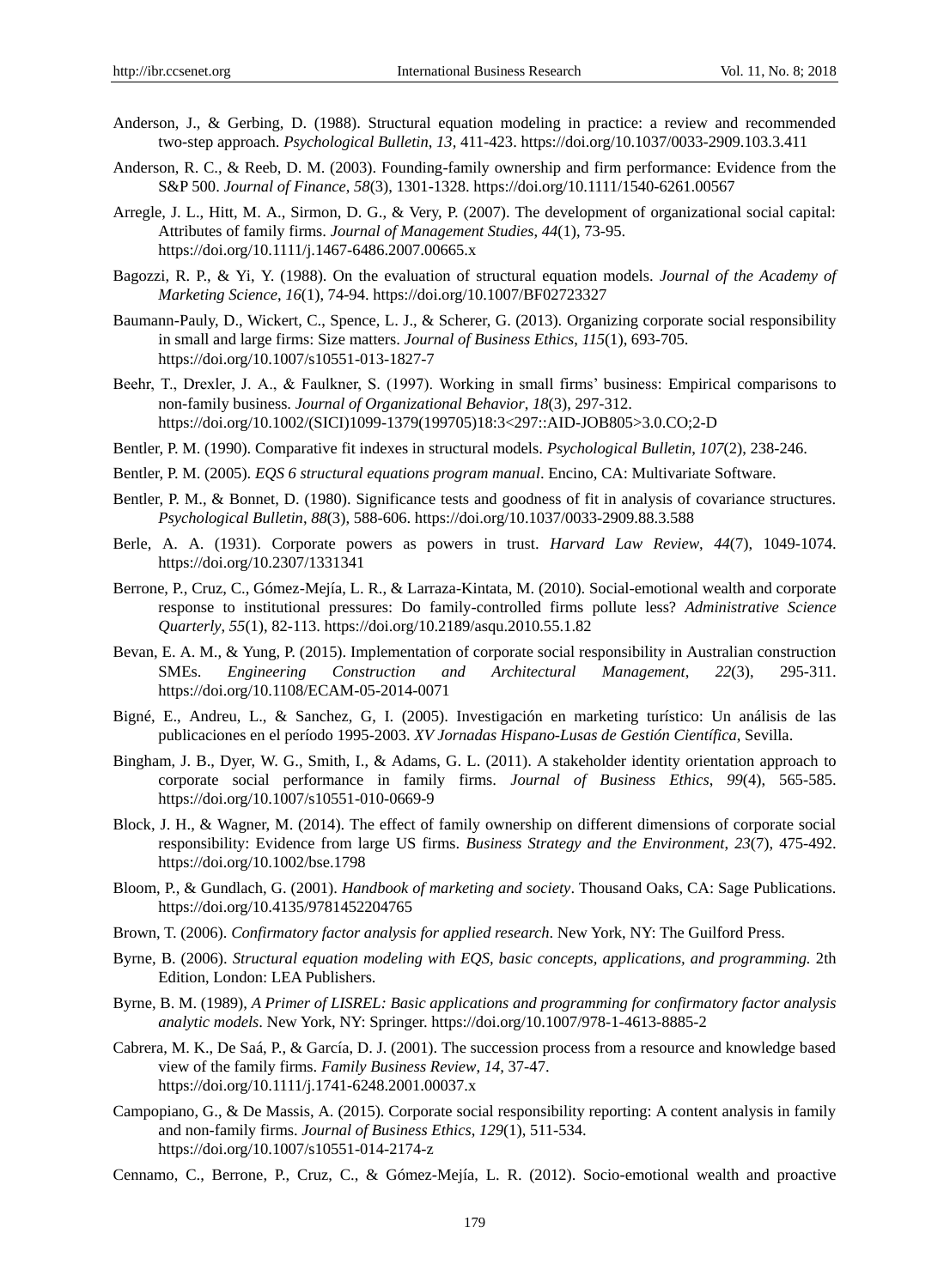stakeholders' engagement: Why family-controlled firms care more about their stakeholders. *Entrepreneurship Theory and Practice*, *36*(6), 1153-1173. https://doi.org/10.1111/j.1540-6520.2012.00543.x

- Chau, P. (1997). Reexamining a model for evaluating information center success using a structural equation modeling approach. *Decision Sciences*, *28*(2), 309-334. https://doi.org/10.1111/j.1540-5915.1997.tb01313.x
- Chou, C. P., Bentler, P. M., & Satorra, A. (1991). Scaled test statistics and robust standard errors for nonnormal data in covariance structure analysis. *British Journal of Mathematical and Statistical Psychology*, *44,*  347-357. https://doi.org/10.1111/j.2044-8317.1991.tb00966.x
- Chrisman, J. J., Chua, J. H., & Litz, R. A. (2004). Comparing the agency cost of family and non-family firms. *Entrepreneurship Theory and Practice*, *28*(4), 335-354. https://doi.org/10.1111/j.1540-6520.2004.00049.x
- Chrisman, J., Chua, J. H., Pearson, A. W., & Barnett, T. (2012). Family involvement, family influence, and family-centered non-economic goals in small firms. *Entrepreneurship Theory and Practice*, *36*(2), 267-293. https://doi.org/10.1111/j.1540-6520.2010.00407.x
- Chua, J. H., Chrisman, J. J., Sharma, P. (1999). Defining the family business by behaviour. *Entrepreneurship Theory and Practice*, *23*(4), 19-39. https://doi.org/10.1177/104225879902300402
- Chua, J. H., Chrisman, J. J., Steier, L. P. (2003). Extending the theoretical horizons of family business research. *Entrepreneurship Theory and Practice*, *27*(4), 331-338. https://doi.org/10.1111/1540-8520.00012
- Colombo, M. G., De Massis, A., Piva, E., Rossi-Lamastra, C., & Wright, M. (2014). Sales and employment changes in entrepreneurial ventures with family ownership: Empirical evidence from high-tech industries. *Journal of Small Business Management*, *52*(2), 226-245. https://doi.org/10.1111/jsbm.12100
- Craig, J., & Dibrell, C. (2006). The natural environment, innovation, and firm performance: A comparative study. *Family Business Review*, *19*(4), 275-288. https://doi.org/10.1111/j.1741-6248.2006.00075.x
- Daily, C. M., & Dollinger, M. J. (1992). An empirical examination of ownership structure in family and professionally management firms. *Family Business Review*, *5*(2), 113-127. https://doi.org/10.1111/j.1741-6248.1992.00117.x
- Déniz, M. C., & Cabrera M. K. (2005). Corporate social responsibility and family business in Spain. *Journal of Business Ethics*, *56*(1), 27-41. https://doi.org/10.1007/s10551-004-3237-3
- Dodd, E. M. (1932). For whom are corporate managers' trustees? *Harvard Law Review*, *45*(7), 1145-1163. https://doi.org/10.2307/1331697
- Donckels, R., & Frohlich, E. (1991). Are family businesses really different? European experiences from STRATOS. *Family Business Review*, *4*(2), 149-160. https://doi.org/10.1111/j.1741-6248.1991.00149.x
- Donelly, R. G. (1964). The family business. *Harvard Business Review*, *1,* 427-445.
- Dyer, W. G. (2003). The family: The missing variable in organizational research. *Entrepreneurship Theory and Practice*, *27*(4), 401-416. https://doi.org/10.1111/1540-8520.00018
- Dyer, W. G. (2006). Examining the family effect firm on firm performance. *Family Business Review*, *19*(4), 253-273. https://doi.org/10.1111/j.1741-6248.2006.00074.x
- Dyer, W. G., & Whetten, D. A. (2006). Family firms and social responsibility: Preliminary evidence from the S&P 500. *Entrepreneurship Theory and Practice*, *30*(6), 785-802. https://doi.org/10.1111/j.1540-6520.2006.00151.x
- Fornell, C., & Larcker, D. (1981). Evaluating structural equation models with unobservable variables and measurement error. *Journal of Marketing Research*, *18*(1), 39-50. https://doi.org/10.2307/3151312
- Gallo, G. A., Tapies, J., & Cappuyns, K. (2000). Comparison of family and non-family business: Financial logic and personal preferences. *Chair of Family Business IESE*. Research Paper No. 406 BIS, University of Navarra, Barcelona.
- Gersick, K. E., Davis, J. A., McCollom, M., & Lansberg, I. (1997). *Generation to generation: Life cycles of the family business*. Harvard, MA: Harvard Business School Press.
- Gnan, L., & Montemerlo, D. (2002). The multiple facets of family firms' social role: Empirical evidence from Italian SMEs. Research Forum Proceedings of the Family Business Network 13<sup>th</sup> Annual Conference. Helsinki, Finland.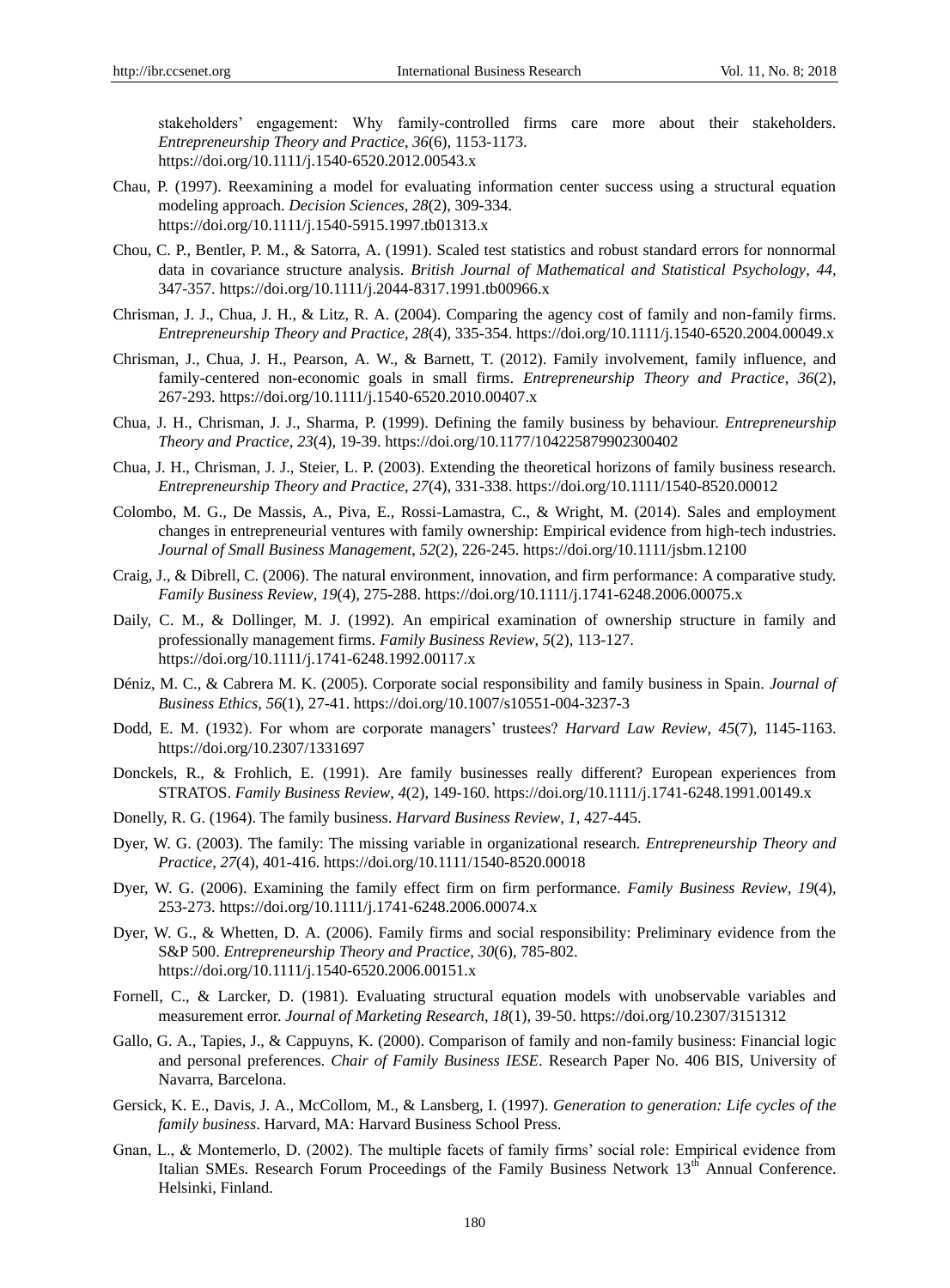- Gómez-Mejía, L. R., Haynes, K. T., Nuñez-Nickel, M., Jacobson, K. J. L., & Moyano-Fuentes, J. (2007). Socio-emotional wealth and business risks in family-controlled firms: Evidence from Spanish olive oil mills. *Administrative Science Quarterly*, *52*(1), 106-137. https://doi.org/10.2189/asqu.52.1.106
- Graafland, J. J. (2002). Corporate social responsibility in family business. Paper presented at the Research Forum Proceedings of the Family Business Network 13<sup>th</sup> Annual Conference. Helsinki, Finland.
- Habbershon, T., & Williams, M. (1999). A resource-based framework for assessing the strategic advantages of family firms. *Family Business Review*, *12*(1), 1-25. https://doi.org/10.1111/j.1741-6248.1999.00001.x
- Hair, J. F., Anderson, R. E., Tatham, R. L., & Black, W. C. (1995). *Multivariate data analysis with readings*. New York, NY: Prentice-Hall.
- Hatcher, L. (1994). *A step by step approach to using the SAS system for factor analysis and structural equation modeling*. Cary, NC: SAS Institute Inc.
- Heck, R. H. (1998). Factor analysis: Exploratory and confirmatory approaches. In G.A. Marcoulides, (Ed.), *Modern methods for business research*. Mahwah, NJ: Lawrence Erlbaum Associates.
- Hu, L. T., Bentler, P. M., & Kano, Y. (1992). Can test statistics in covariance structure analysis be trusted? *Psychological Bulletin*, *112*(2), 351-362. https://doi.org/10.1037/0033-2909.112.2.351
- Huang, Y. C., Ding, H. B., & Kao, M. R. (2009). Salient stakeholder voices: Family business and green innovation adoption. *Journal of Management & Organization*, *15*(3), 309-326. https://doi.org/10.1017/S1833367200002649
- Jamali, D., Lund-Thomsen, P., & Jeppensen, S. (2017). SMEs and CRS in developing countries. Business & Society, *56*(1), 11-22. https://doi.org/10.1177/0007650315571258
- Jamali, D., Zanhour, M., & Keshishian, T. (2009). Peculiar strengths and relational attributes of SMEs in the context of CSR. *Journal of Business Ethics*, *87*(3), 355-377. https://doi.org/10.1007/s10551-008-9925-7
- Jöreskog, K. G., & Sörbom, D. (1986). *LISREL VI: Analysis of linear structural relationships by maximum likelihood, instrumental variables and square methods*. Moorsville, IN: Scientific Software.
- Khan, F. R., & Lund-Thomsen, P. (2011). CRS as imperialism: Towards a phenomenological approach to CRS in the developing world. *Journal of Change Management*, *11*(1), 73-90. https://doi.org/10.1080/14697017.2011.548943
- Kotlar, J., & De Massis, A. (2013). Goal setting in family firms: Goal diversity, social interactions, and collective commitment to family-centered goals. *Entrepreneurship Theory and Practice*, 37(6), 1263-1288. https://doi.org/10.1111/etap.12065
- Ladzani, M. W., Seeletse, S. M. (2012). Business social responsibility: How are SMEs doing in Gauteng, South Africa? *Social Responsibility Journal*, 8(1), 87-99. https://doi.org/10.1108/17471111211196593
- Le Breton-Miller, I., & Miller, D. (2006). Why do some family businesses out-compete? Governance, long-term orientations, and sustainable capability. *Entrepreneurial Theory and Practice*, *30*(6), 731-746. https://doi.org/10.1111/j.1540-6520.2006.00147.x
- Leach, P. (1993). *La empresa familiar*. Barcelona, SP: Ediciones Garnica
- Lindgreen, A., & Swaen, V. (2010). Corporate social responsibility. *International Journal of Management Review*, *12*(1), 1-7. https://doi.org/10.1111/j.1468-2370.2009.00277.x
- Long, R. G., & Mathews, K. M. (2011). Ethics in the family firms: Cohesion through reciprocity and exchange. *Business Ethics Quarterly*, *21*(2), 287-308. https://doi.org/10.5840/beq201121217
- Miller, D., & Le Breton-Miller, I. (2003). Challenge versus advantage in family business. *Strategic Organization*, *1,* 127-134. https://doi.org/10.1177/1476127003001001222
- Neubauer, F., & Lank, A. G. (1998). *The family business: Its governance for sustainability*. London: McMillan Press LTD. https://doi.org/10.1007/978-1-349-14465-5
- Neubaum, D. O., Dibrell, C., & Craig, J. B. (2012). Balancing natural environmental concerns of internal and external stakeholders in family and non-family businesses. *Journal of Family Business Strategy*, *3*(1), 28-37. https://doi.org/10.1016/j.jfbs.2012.01.003
- Niehm, L. S., Swinney, J., & Miller, N. J. (2008). Community social responsibility and its consequences for family business performance. *Journal of Small Business Management*, *46*(3), 331-350.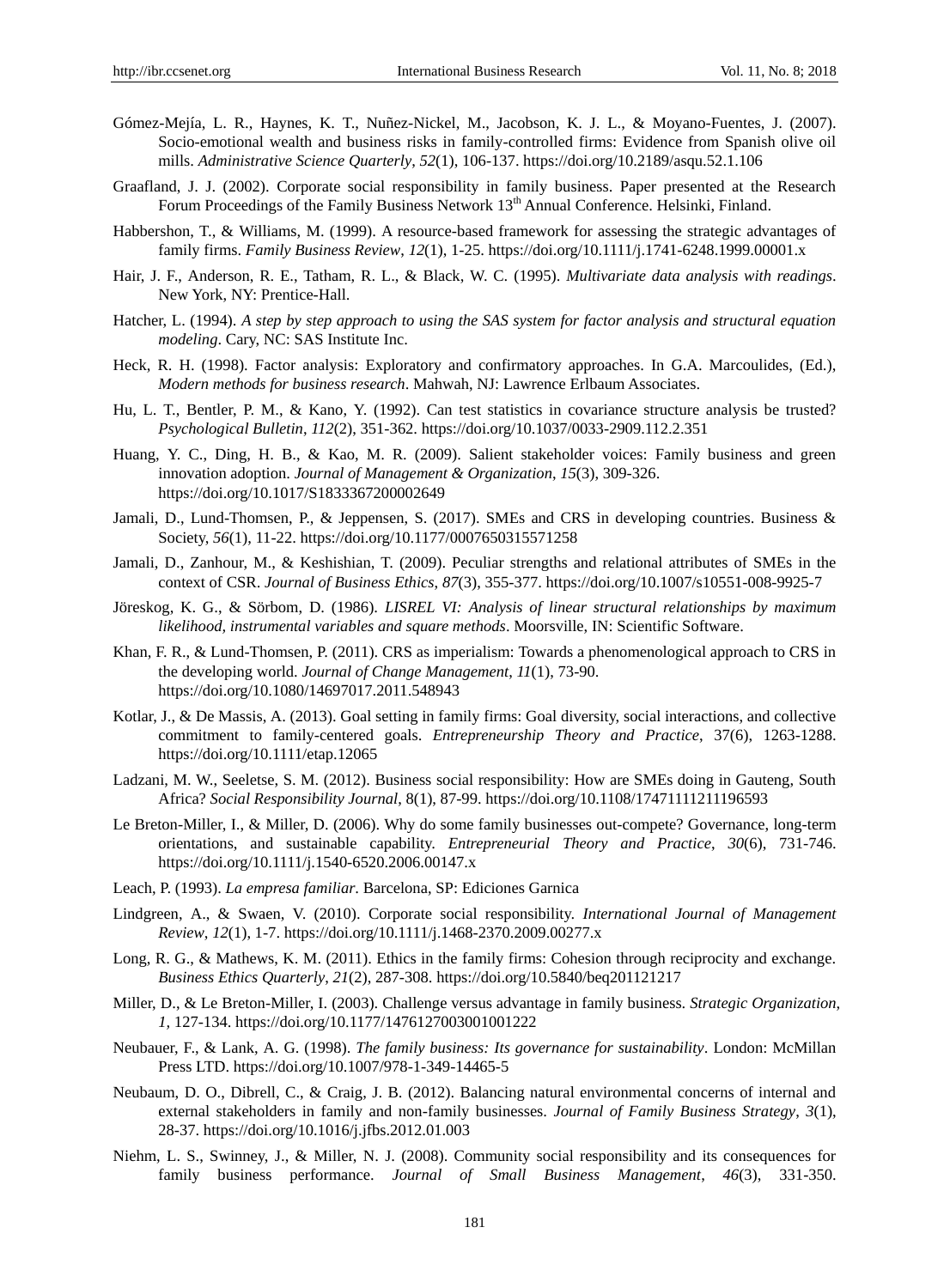https://doi.org/10.1111/j.1540-627X.2008.00247.x

- Nunnally, J. C., & Bernstein, I. H. (1994). *Psychometric theory*. 3ª Ed. New York, McGraw-Hill.
- Papke-Shields, K. E., Malhotra, M. J., & Grover, V. (2002). Strategic manufacturing planning systems and their linkage to planning system success. *Decision Science*, *13*(1), 1-30. https://doi.org/10.1111/j.1540-5915.2002.tb01634.x
- Poza, M. E. (1995). *A la sombra del roble: La empresa privada familiar y su continuidad*. Ohio: Editorial Universitaria para la Empresa Familiar.
- Quazi, A. M., & O'Brien, D. (2000). An empirical test of a cross-national model of corporate social responsibility. *Journal of Business Ethics*, *25*(1), 33-51. https://doi.org/10.1023/A:1006305111122
- Reid, R., & Adams, J. (2001). Human resource management: A survey of practices within family and non-family firms. *Journal of European Industrial Training*, *25*(6), 310-320. https://doi.org/10.1108/03090590110401782
- Rundle-Thiele, S., Ball, K., & Gillespie, M. (2008). Raising the bar: From corporate social responsibility to corporate social performance. *The Journal of Consumer Marketing*, *25*(4), 245-253. https://doi.org/10.1108/07363760810882434
- Satorra, A., & Bentler, P. M. (1988). Scaling corrections for chi square statistics in covariance structure analysis. *American Statistics Association 1988 Proceedings of the Business and Economic Sections*, 208-313.
- Segars, A. H., & Grover, V. (1993). Re-examining perceived ease of use and usefulness: A confirmatory factor analysis. *MIS Quarterly*, *17*(4), 517-525. https://doi.org/10.2307/249590
- Sharma, P. (2004). An overview of the field of family business studies: Current status and directions for the future. *Family Business Review*, *17*(1), 1-36. https://doi.org/10.1111/j.1741-6248.2004.00001.x
- Sirmon, D. G., & Hitt, M. A. (2003). Managing resources: Linking unique resources, management, and wealth creation in family firms. *Entrepreneurship Theory and Practice*, *27*(4), 339-358. https://doi.org/10.1111/1540-8520.t01-1-00013
- Spence, L. (2007). CRS and small business in a European policy context: The five C's of CRS and small business research agenda 2007. *Business and Society Review*, *112*(4), 533-552. https://doi.org/10.1111/j.1467-8594.2007.00308.x
- Tanewski, G. A., Prajogo, D., & Sohal, A. (2003). *Strategic orientation and innovation performance between family and non-family firms*. World Conference of the International Council of Small Business, Monash University, Caulfield East, Australia.
- Uhlaner, L. M., Goor-Balk, H. J. M., & Masurel, E. (2004). Family business and corporate social responsibility in a sample of Dutch firms. *Journal of Small Business and Enterprise Development*, *11*(2), 186-194. https://doi.org/10.1108/14626000410537128
- Union Europea (2001). Libro verde, promuovere un quadro europeo per la responsabilità sociale delle imprese. Green Paper www.europea.eu.int.
- Van Gils, A., Dibrell, C., Neubaum, D. O., & Craig, J. B. (2014). Social issues in the family Enterprise. *Family Business Review*, *27*(3), 193-205. https://doi.org/10.1177/0894486514542398
- Villalonga, B., & Amit, R. (2004). How do family ownership, control and management affect firm value? EFA 2004 Maastricht Meetings Paper No. 3620. http://wgfa.wharton.upenn.edu/VillalongaAmit121004.pdf, accessed 14 March 2017.
- Ward, J. L. (1987). *Keeping the family business healthy*. San Francisco, CA: Jossey-Bass.
- Ward, J. L. (1999). Valores que sintetizan a las empresas familiares. In D. Melé Carné (Eds.), *Consideraciones éticas sobre la iniciativa emprendedora y la empresa familiar*. Navarra, ES: Editorial Eunsa.
- Yu, A., Huang-Bin, D., & His-Mei, C. (2015). Corporate social responsibility performance in family and non-family firms: The perspective of socio-emotional wealth. *Asian Business Management*, *14*(5), 383-412. https://doi.org/10.1057/abm.2015.16
- Yu, A., Lumpkin, G. T., Sorenson, R. L., & Brigham, K. H. (2012). The landscape of family business outcomes: A summary and numerical taxonomy of dependent variables. *Family Business Review*, *25*(1), 33-57. https://doi.org/10.1177/0894486511430329